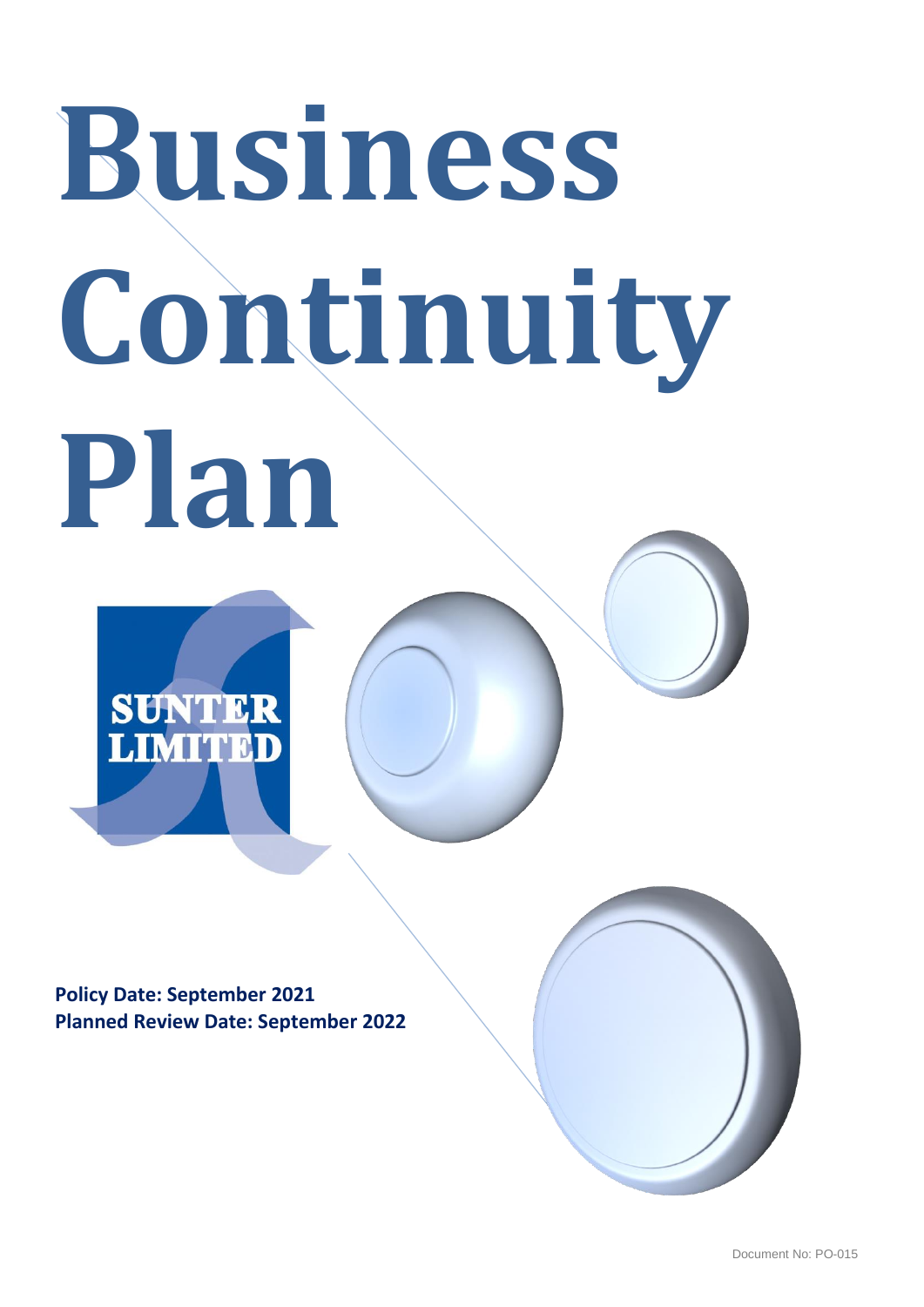| <b>Policy Written by:</b>                                                                  | <b>Policy Reviewed / Authorised by:</b> |  |
|--------------------------------------------------------------------------------------------|-----------------------------------------|--|
| Name: John Walker                                                                          | <b>Name: Kevin Stubbs</b>               |  |
| Signature: Albalky                                                                         | K. Etitle<br>Signature:                 |  |
| <b>Position: Health, Safety &amp; Environment Manager</b>                                  | <b>Position: Company Director</b>       |  |
| <b>Policy Implementation Date: September 2021</b>                                          |                                         |  |
| <b>Planned Review Date:</b><br>September 2022                                              |                                         |  |
| <b>Contents</b>                                                                            |                                         |  |
| <b>Emergency Notification Procedures</b>                                                   |                                         |  |
| <b>High Level Management Team (HLMT)</b><br>$\bullet$<br><b>Site Management Team (SMT)</b> |                                         |  |
| <b>Plan Summary</b>                                                                        |                                         |  |
| <b>Purpose</b><br>$\bullet$                                                                |                                         |  |
| <b>Scope</b><br>$\bullet$                                                                  |                                         |  |
| <b>Plan Objectives</b>                                                                     |                                         |  |
| <b>Assumptions</b>                                                                         |                                         |  |
| <b>Disaster Definition</b>                                                                 |                                         |  |
| <b>Recovery teams</b><br>$\bullet$                                                         |                                         |  |
| <b>Team Member Responsibilities</b>                                                        |                                         |  |
| <b>Instructions for Invoking the Recovery Plan</b>                                         |                                         |  |
| <b>Invoking the Business Continuity Plan</b><br>$\bullet$                                  |                                         |  |
| <b>Disaster Declaration</b>                                                                |                                         |  |
| <b>External Communications</b>                                                             |                                         |  |
| <b>Emergency Management Standards</b>                                                      |                                         |  |
| Data Back-Up & Internet Management<br>$\bullet$                                            |                                         |  |
| In the event of a fire<br>$\bullet$                                                        |                                         |  |
| In the event of flooding or water damage                                                   |                                         |  |
| <b>Vehicles &amp; Plant</b><br><b>Contact Clients</b>                                      |                                         |  |
|                                                                                            |                                         |  |
| <b>Contact Suppliers</b><br><b>Contact Employees &amp; contractors</b><br>$\bullet$        |                                         |  |
| <b>Alternative Premises</b>                                                                |                                         |  |
| <b>COVID19 Implementation</b>                                                              |                                         |  |
| <b>Severe Weather</b>                                                                      |                                         |  |
| <b>Plan Review</b>                                                                         |                                         |  |
|                                                                                            |                                         |  |
| <b>Notification Procedure</b>                                                              |                                         |  |
| <b>Decide Course of Action</b>                                                             |                                         |  |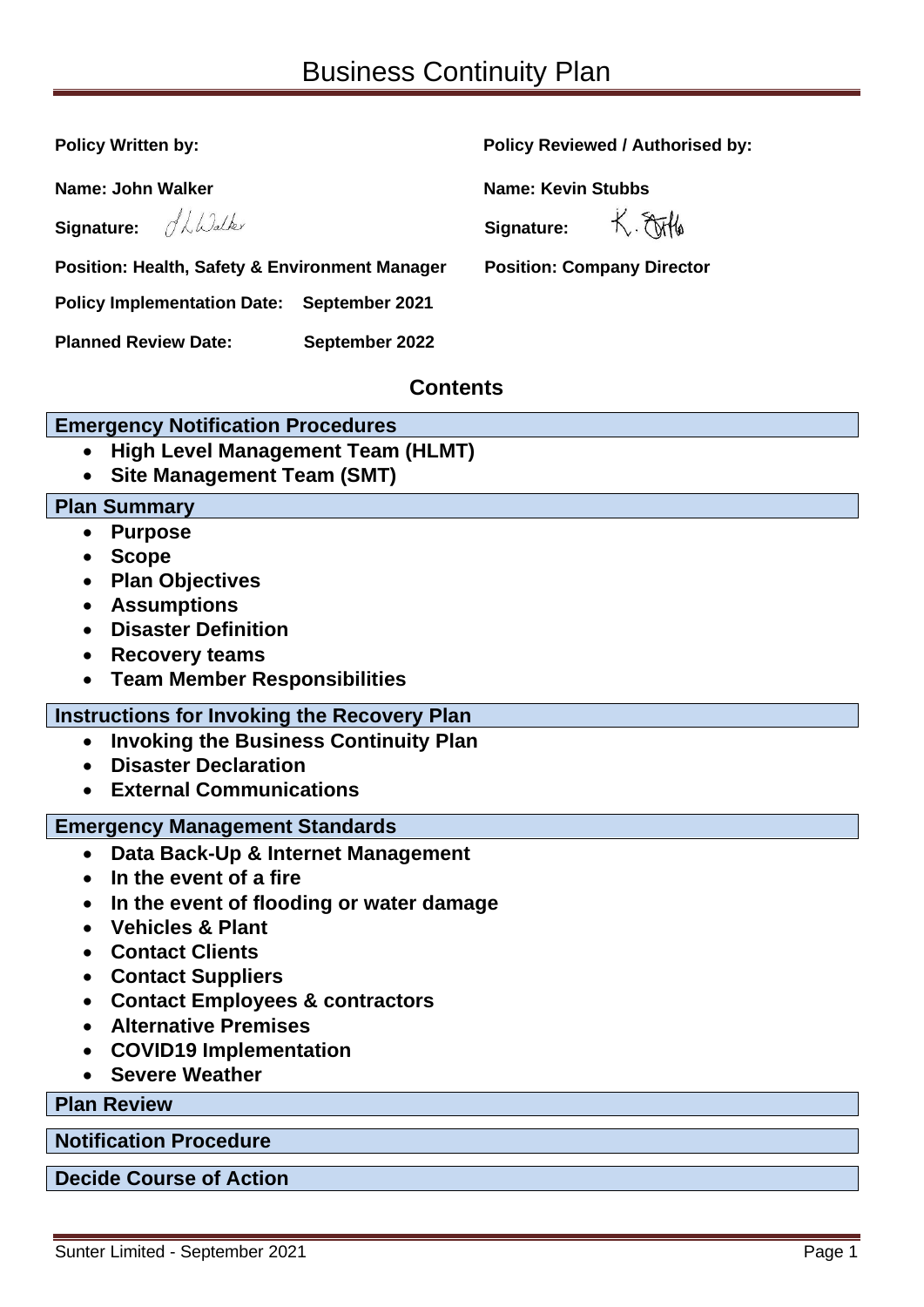# **Emergency Notification Contacts**

The HLMT Table below identifies Senior Management who will implement any Recovery or Disaster Plan.

Job titles have been included to identify which, if any persons need to be contacted at any time.

| <b>Hi-Level Management Team (HLMT)</b> |                          |                     |  |
|----------------------------------------|--------------------------|---------------------|--|
| <b>Name</b>                            | <b>Position</b>          | <b>Mobile phone</b> |  |
| <b>Terry Sunter</b>                    | <b>Managing Director</b> | 07891 289 220       |  |
| <b>Lee Sunter</b>                      | <b>Director</b>          | 07891 289 215       |  |
| <b>Kevin Stubbs</b>                    | <b>Director</b>          | 07891 289 219       |  |
| John Walker                            | <b>HSE&amp;Q Manager</b> | 07891 289 235       |  |
|                                        |                          |                     |  |
|                                        |                          |                     |  |
|                                        |                          |                     |  |

The SMT Table below identifies Site Managers who may need to be involved in any Recovery Plan (Especially if the Issues are Site Based)

| <b>Site Management Team (SMT)</b> |                     |                     |
|-----------------------------------|---------------------|---------------------|
| <b>Name</b>                       | <b>Position</b>     | <b>Mobile phone</b> |
| <b>Michael Ayre</b>               | <b>Site Manager</b> | 07891 289 224       |
| Jim Wilkinson                     | <b>Site Manager</b> | 07891 289 211       |
| Paul Daglish                      | <b>Site Manager</b> | 07891 289 232       |
| <b>Gordon Hedley</b>              | <b>Site Manager</b> | 07891 289 228       |
| Joe Thirlaway                     | <b>Site Manager</b> | 07891 289 231       |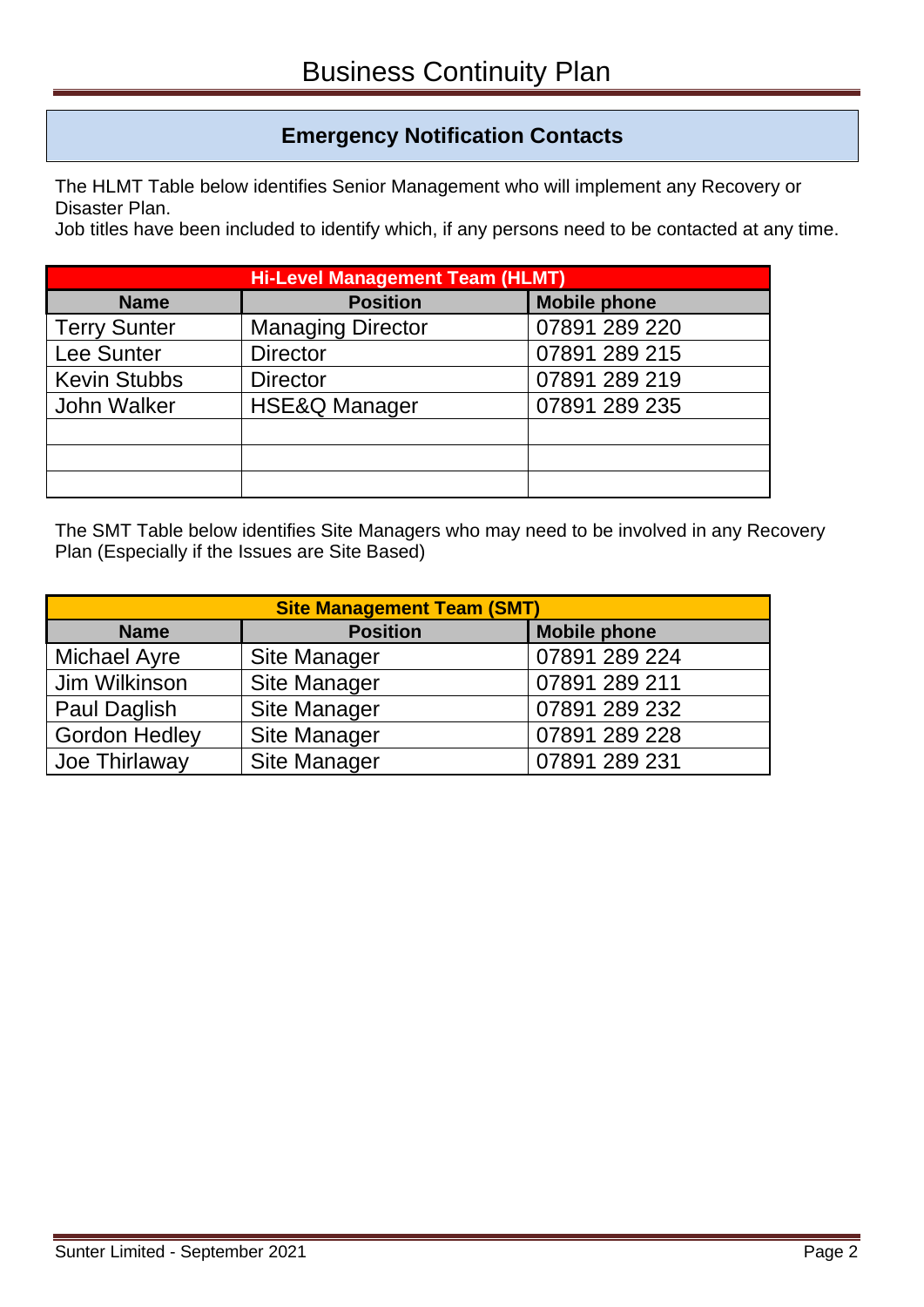# **Plan Summary**

## *Purpose*

The purpose of this business continuity plan is to prepare Sunter Limited in the event of extended service outages caused by factors beyond our control (e.g., natural disasters, man-made events), and to restore services to the widest extent possible in a minimum time frame.

Sunter Limited sites are expected to implement preventive measures whenever possible to minimise operational disruptions and to recover as rapidly as possible when an incident occurs. The plan identifies vulnerabilities and recommends necessary measures to prevent extended voice communications service outages. It is a plan that encompasses all Sunter Limited system sites and operations facilities.

## *Scope*

The scope of this plan is limited to Sunter Limited This is a business continuity plan, not a daily problem resolution procedures document.

## *Plan objectives*

- Serves as a guide for the Sunter Limited recovery teams.
- References and points to the location of critical data.
- Provides procedures and resources needed to assist in recovery.
- Identifies vendors and customers that must be notified in the event of a disaster.
- Assists in avoiding confusion experienced during a crisis by documenting, testing and reviewing recovery procedures.
- Identifies alternate sources for supplies, resources and locations.
- Documents storage, safeguarding and retrieval procedures for vital records.

#### *Assumptions*

- Key people (team leaders or alternates) will be available following a disaster.
- A national disaster such as nuclear war is beyond the scope of this plan.
- This document and all vital records are stored in a secure off-site location and not only survive the disaster but are accessible immediately following the disaster.
- Each support organisation will have its own plan consisting of unique recovery procedures, critical resource information and procedures.

#### *Disaster definition*

Any loss of utility service (power, water), connectivity (system sites), or catastrophic event (weather, natural disaster, vandalism) that causes an interruption in the service provided by Sunter Limited operations. The plan identifies vulnerabilities and recommends measures to prevent extended service outages.

#### *Recovery teams*

- Hi-Level Management Recovery Team (HLMT) is identified on page 1
- Site Management Recovery Team (SMT) is identified on page 1

#### *Team member responsibilities*

- Each team member will be available (so far as is reasonably practicable) at all times.
- All of the members should keep an updated calling list of their work team members' work, home, and cell phone numbers both at home and at work.
- All team members should keep this plan for reference at home in case the disaster happens after normal work hours. All team members should familiarize themselves with the contents of this plan.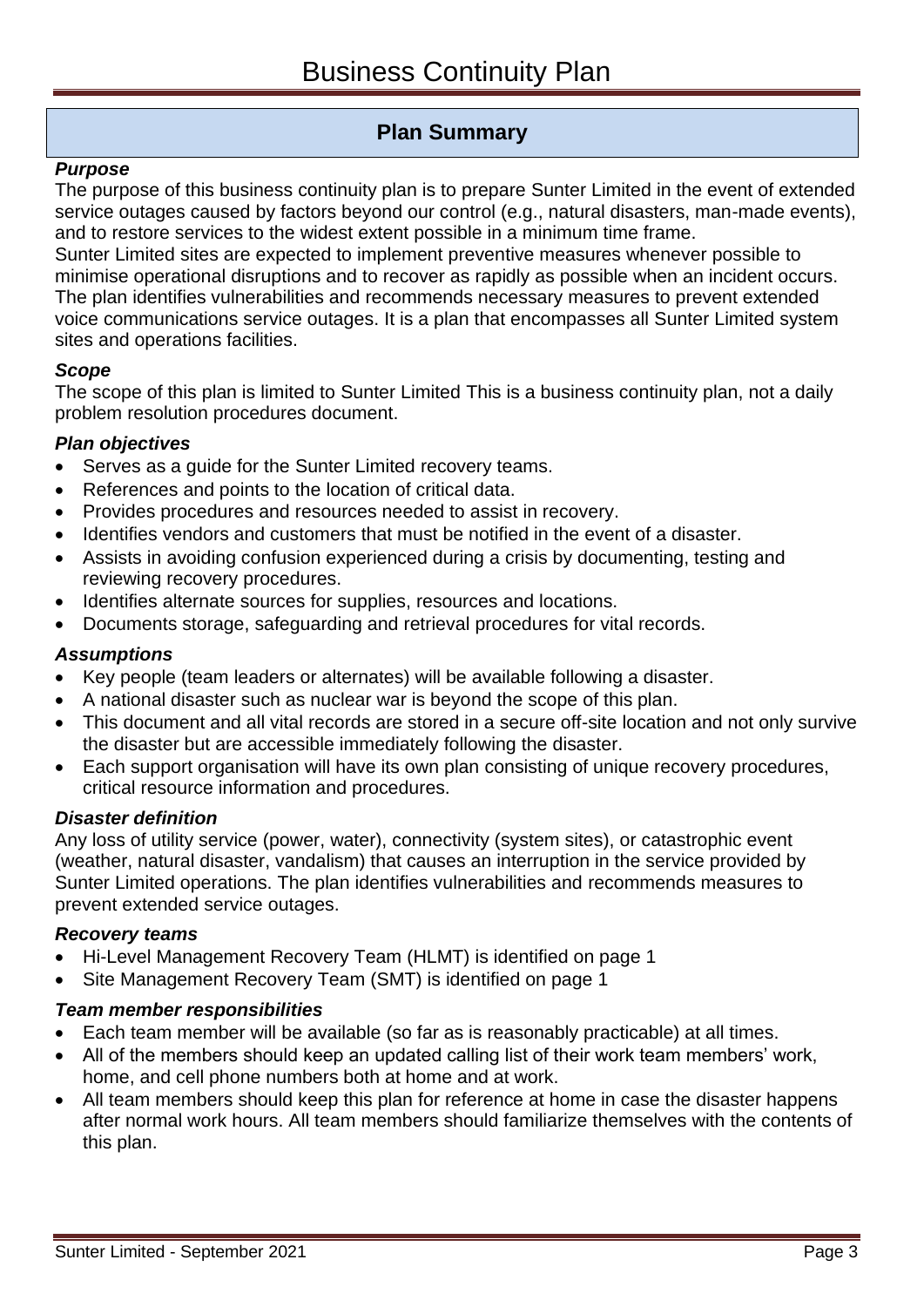# **Instructions for Invoking the Business Continuity Plan**

#### *Invoking the plan*

This plan becomes effective when a disaster occurs. Normal problem management procedures will initiate the plan, and remain in effect until operations are resumed at the original location or a replacement location and control is returned to the appropriate functional management.

#### *Disaster declaration*

The HLMT is responsible for declaring a disaster and activating the various recovery strategies as outlined in this plan.

#### *External communications*

Corporate public relations personnel are designated as the principal contacts with the media (radio, television, and print), regulatory agency, government agencies, and other external organizations following a formal disaster declaration.

# **Emergency Management Standards**

#### **Data Backup & Internet Management**

All information stored for business use is backed up on a physical server located at Sunter Limited Head Office.

It is also backed up to a Cloud Based Server that is managed by:

Save 9 Ltd 1A Newchase Court Hopper Hill Road **Scarborough** YO11 3YS

Contact Details:

Point of Contact: Support Team

Email: [info@save9.com](mailto:info@save9.com)

If any critical IT issues arise, Senior Management can access all data via the Cloud Based Server. This is only accessible via a secure log-in which is restricted to:

- **Terry Sunter**
- Lee Sunter
- Kevin Stubbs
- John Walker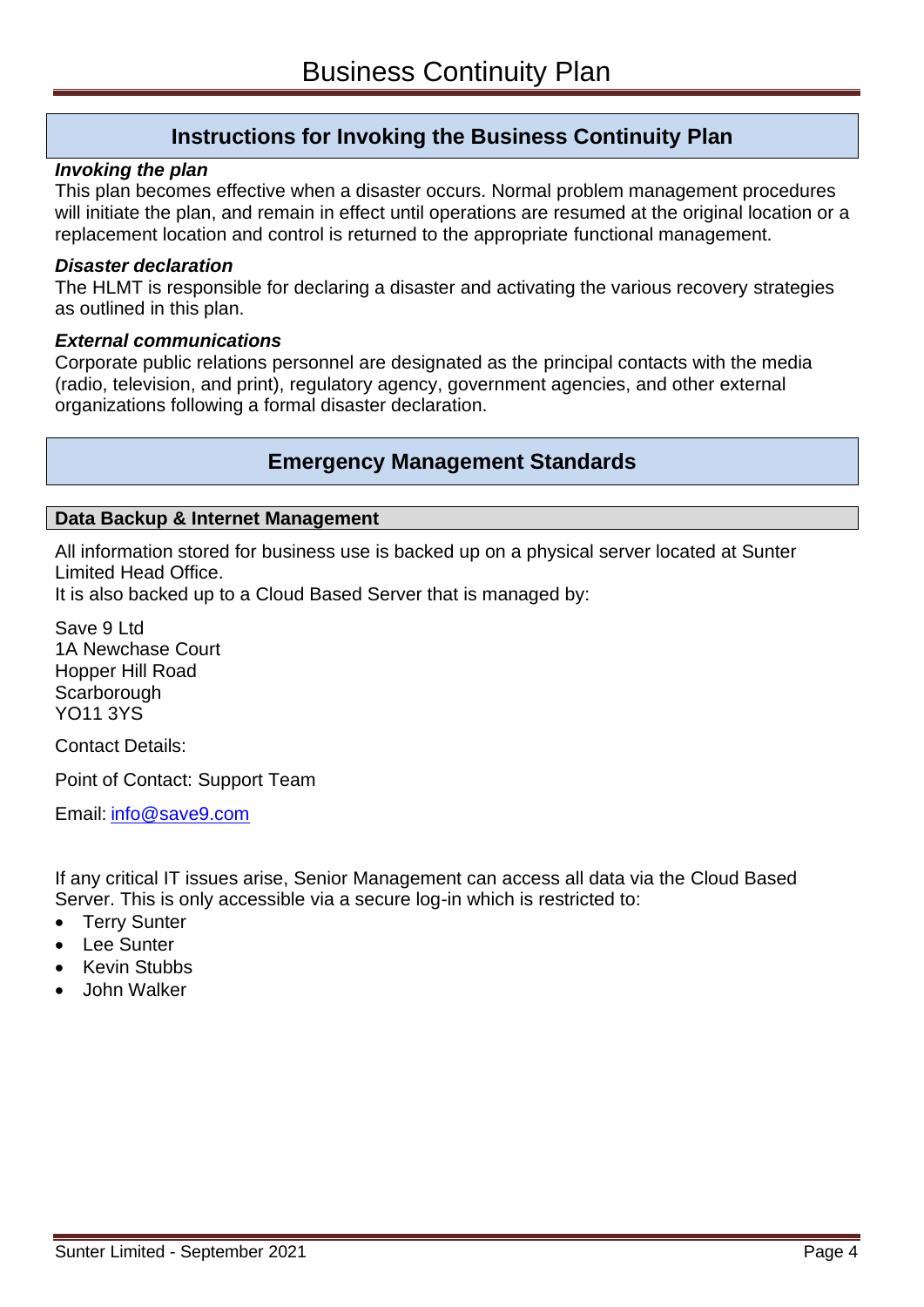# **In the event of a network services provider outage and/or prolonged Internet outage:**

In the event of a network service provider outage, the guidelines and procedures in this section are to be followed.

## **Procedure**

| <b>STEP</b>  | <b>ACTION</b>                                                                           |
|--------------|-----------------------------------------------------------------------------------------|
| 1            | Notify Hi-Level management<br>Determine cause of outage and timeframe for its recovery. |
| $\mathbf{2}$ | Contact external IT Provider and follow instructions given                              |

# *Additional Temporary Internet Re-Connection*

Contact Lee Sunter who can switch the internet to a temporary connection via a sim activated router. This allows the reconnection of the internet until normal methods are back on-line.

# **In the event of a fire**

If fire or smoke is present in the facility, evaluate the situation, determine the severity, categorise the fire as major or minor and take the appropriate action as defined in this section. Call 999 as soon as possible if the situation warrants it.

- Personnel are to attempt to extinguish minor fires (e.g., single hardware component or paper fires) using hand-held fire extinguishers located throughout the facility. Any other fire or smoke situation will be handled by the fire brigade.
- In the event of a major fire, call 999 and immediately evacuate the area.
- In the event of any emergency situation, personal safety is the major concern.
- In the event of a major catastrophe affecting the facility, immediately notify hi-level management.

#### **Procedure**

| <b>STEP</b>    | <b>ACTION</b>                                                                                                                                                                                                                                                                                                                     |
|----------------|-----------------------------------------------------------------------------------------------------------------------------------------------------------------------------------------------------------------------------------------------------------------------------------------------------------------------------------|
|                | Dial 9 for an outside line, then 999 to contact the fire brigade.                                                                                                                                                                                                                                                                 |
| $\overline{2}$ | Immediately notify all other personnel in the facility of the situation and<br>evacuate the area.                                                                                                                                                                                                                                 |
| 3              | Alert emergency personnel:<br>(if situation is at head office on extension numbers):<br><b>Terry: 224</b><br>Lee: 226<br>Kevin: 228<br>John: 223<br>$\bullet$<br>Provide them with your name, extension where you can be reached, building<br>and room number, and the nature of the emergency. Follow all instructions<br>given. |
| 4              | Alert the HLMT.<br>If after hours: Use contact details as identified on page 1                                                                                                                                                                                                                                                    |
| 5              | All personnel evacuating the facilities will meet at their assigned outside<br>location (assembly point) and follow instructions given by the designed<br>authority. Under no circumstances may any personnel leave without the<br>consent of supervision.                                                                        |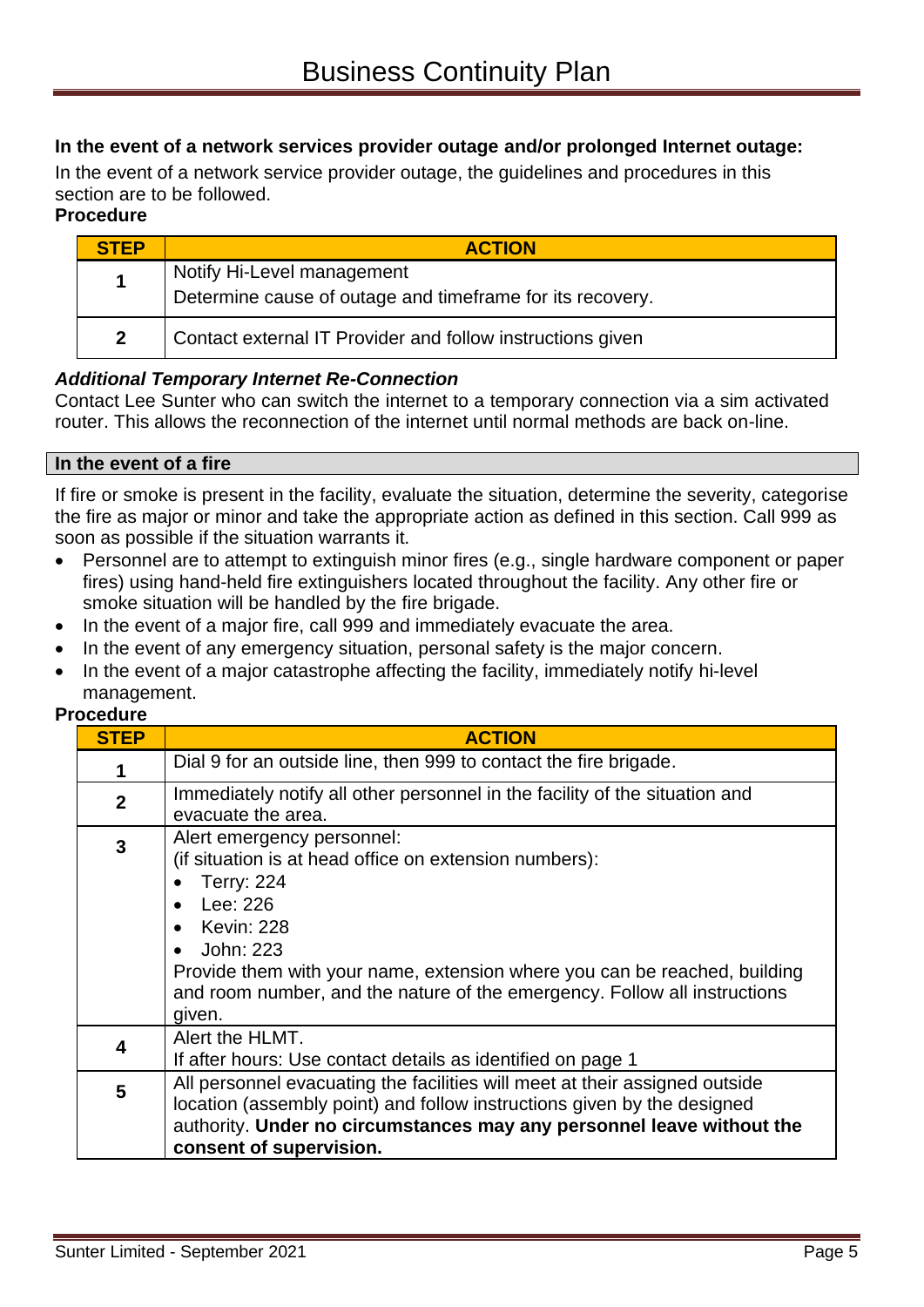## **In the event of a flood or water damage**

In the event of a flood or broken water pipe within Head Office and/or Store Facility, the guidelines and procedures in this section are to be followed.

| <b>STEP</b> | <b>ACTION</b>                            |
|-------------|------------------------------------------|
|             | Isolate water supply if possible.        |
|             | Contact the HLMT and follow instructions |

#### **Vehicles & Plant**

#### **Vehicles**

The majority of vehicles are kept off-site overnight at employee's home addresses, in the event of a fire at Head Office, the majority of vehicles would not be affected. Some vehicles may be parked up at Head office and if so will be evaluated.

Vehicle usage will not be effected wide scale by any type of disaster and/or incident.

#### **Plant & Small Tools**

The majority of plant and small tools owned by the company are kept off-site overnight. Again, as with the vehicles, the event of a fire or other disaster at Head Office will not cause wide scale issues with regards to plant and small tools.

#### **Contact Suppliers**

Once a disaster is declared, the plan is implemented. The HLMT will designate duties to personnel to inform suppliers (if required) about the replacement of lost / damaged goods. This will be required to ensure a continuity of work on site, meeting both Client expectations and providing work for the company employees.

#### **Contact Employees / Sub-Contractors**

Again, once a disaster has been declared, employees and contractors are to be made aware of the situation.

The HSE&Q Manager has a list of employee details (contact numbers etc). This is backed up externally on his HDD.

#### **Secure funding for relocation**

Make arrangements in advance with suitable backup location resources.

Make arrangements in advance with local banks, credit card companies, hotels, office suppliers, food suppliers and others for emergency support.

#### *Alternative Premises*

Sunter Limited has one base, this is the hub of all operations, certain elements of the business can be managed from outside the premises, however, if the premises was severely damaged or destroyed, the effects on the business would be catastrophic. No alternative premises is available at present. Alternatives should be looked into to cover all eventualities. At a minimum, office facilities should be available for the core management team.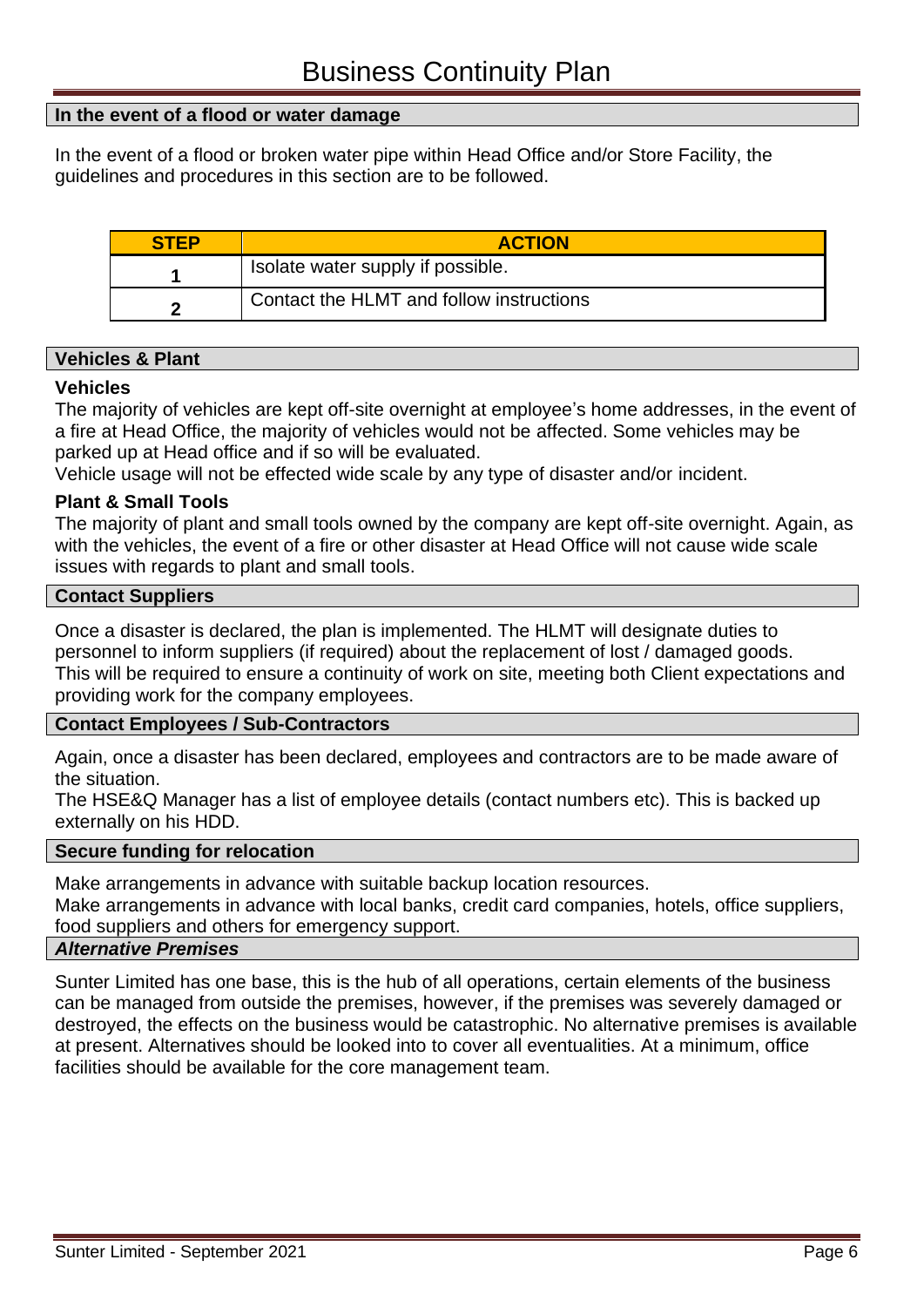# **COVID 19 Implementation**

Following the government enforced lockdown of the country and the impact on the company and its operations, Sunter Limited has added this section to minimise the impact of any return to lockdown or other enforced.

If lockdown measures are announced, the following measures will be implemented:

- Senior Management will contact Site Managers about the impact
- Site Managers will contact employees to pass on information.
- Safety critical and welfare critical works will be completed to a safe standard before fully locking down the company.
- Senior management will introduce bespoke measures to ensure the premises (including IT etc) and vehicles are safe.

Employee Information

- Senior Management will keep in contact with employees via the email group in place.
- Sunter Limited Website will keep employees up to date with the current situation
- All employees are required to keep abreast with current information been given by the Government.
- After any easing of restrictions, Sunter Limited will carry out a review of what control measures are in place and amend to suit.

# **Severe Weather – Continuity of Service (Head Office & Site Operations)**

The objectives of the section of the Business Continuity Plan are to determine the most appropriate methods of continuing service provision to clients in the event of severe or prolonged inclement weather.

# **Categories to consider:**

- **Head Office:** Continuation of Head Office operations can be in-part carried out via the secure IT Cloud Based Computer System. This allows for key staff to operate and effectively manage site-based activities.
- **Site Activities:** Site activities will be bespoke and dependent on the nature of the weather phenomenon. All staff currently meet at Head office prior to leaving for site. Where applicable and to ease any issues in travelling to site.

In severe weather conditions, staff can travel directly to work from home. (All staff doing this are required to telephone the Site Manager to inform that they are effectively at work).

- **Absenteeism**: All staff are to make a concerted effort to safely travel to work in severe weather. Where they deem it is unsafe or have any issues that means they cannot attend work (school closures, emergency situations). They must inform Head Office as soon as possible so that alternative plans for labour etc can be implemented).
- **Vehicles & Transport:** All vehicles are a part of a planned and preventative maintenance system. This ensures optimal performance of vehicles under normal conditions. Where road conditions become unsafe, Sunter Limited will not require staff to drive in conditions that are unsafe and/or likely to create an unsafe physical and/or mental distress and/or fatigue due to the conditions.

In the event of breakdown in severe weather, we have in place a contract with a local garage for maintenance and recovery of vehicles.

Additional vehicle sharing will come into effect to minimize the amount of vehicle on the road in severe weather, this minimizes the chance of breakdowns and/or accidents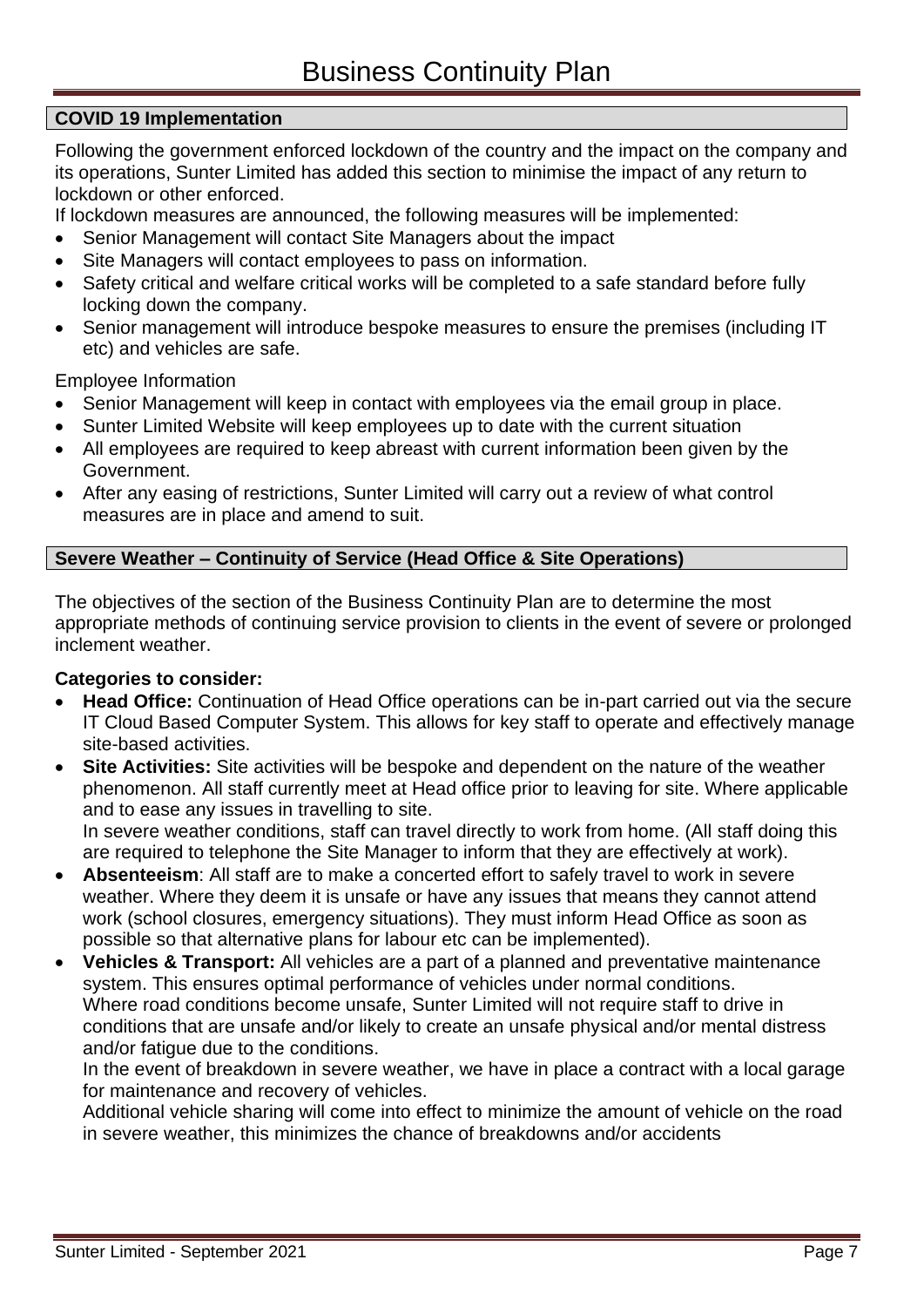- **Suppliers / Manufacturers:** To mitigate the supply of materials from suppliers. Sunter Limited hold a stock of the majority of materials used. This allows a grace period to allow for supplies to be replenished. Where suppliers / manufactures cannot supply materials, Sunter Limited will endeavour to collect materials. If due to the severity of the weather, this is not achievable. Programmes will be amended to continue work on site. Where this is not possible, programme disruption will be minimised as far as is reasonably practicable.
- **Customers / Clients Safety-Welfare:** When work can take place in inclement and/or severe weather, the priority is the health, safety and welfare of customers, visitors, members of the public and customers property and belongings.

If work activity creates a risk to the health, safety and/or welfare of persons or the security or safety of property / belongings, Site Managers are to be contacted so an on-site assessment of the works can be carried out.

## **Monitoring of the Weather**

The continual monitoring of the weather by Project Managers, Site Managers and the H&S Manager is to be carried out and works planned accordingly.

Where weather is unforeseen and or more severe than forecast, decisions are to be made by Project Managers on how to safely carry out all work activities including travel to and from the site and the safety of staff, customers and the public.

# **Plan Review & Maintenance**

#### **This plan must be reviewed annually.**

The hard-copy version of the plan will be stored in a common location where it can be viewed by site personnel and the HLMT and SMT.

Electronic versions will be available via Sunter Limited, each member of the HLMT & SMT will be emailed an electronic copy.

# **Notification Procedure**

# **Notification of incident affecting the site**

#### **On-duty personnel responsibilities**

#### **If in-hours:**

Upon observation or notification of a potentially serious situation during working hours at a site, ensure that personnel on site have enacted standard emergency and evacuation procedures if appropriate and notify the HLMT.

#### **If outside hours:**

Any persons being aware of a potential issue should contact the HLMT.

#### *Provide status to HLMT*

Contact HLMT and provide the following information when any of the following conditions exist: (See Page 1 for contact list.)

- Breakdown of IT System.
- $Fire$
- Flood
- Electrical System Failure